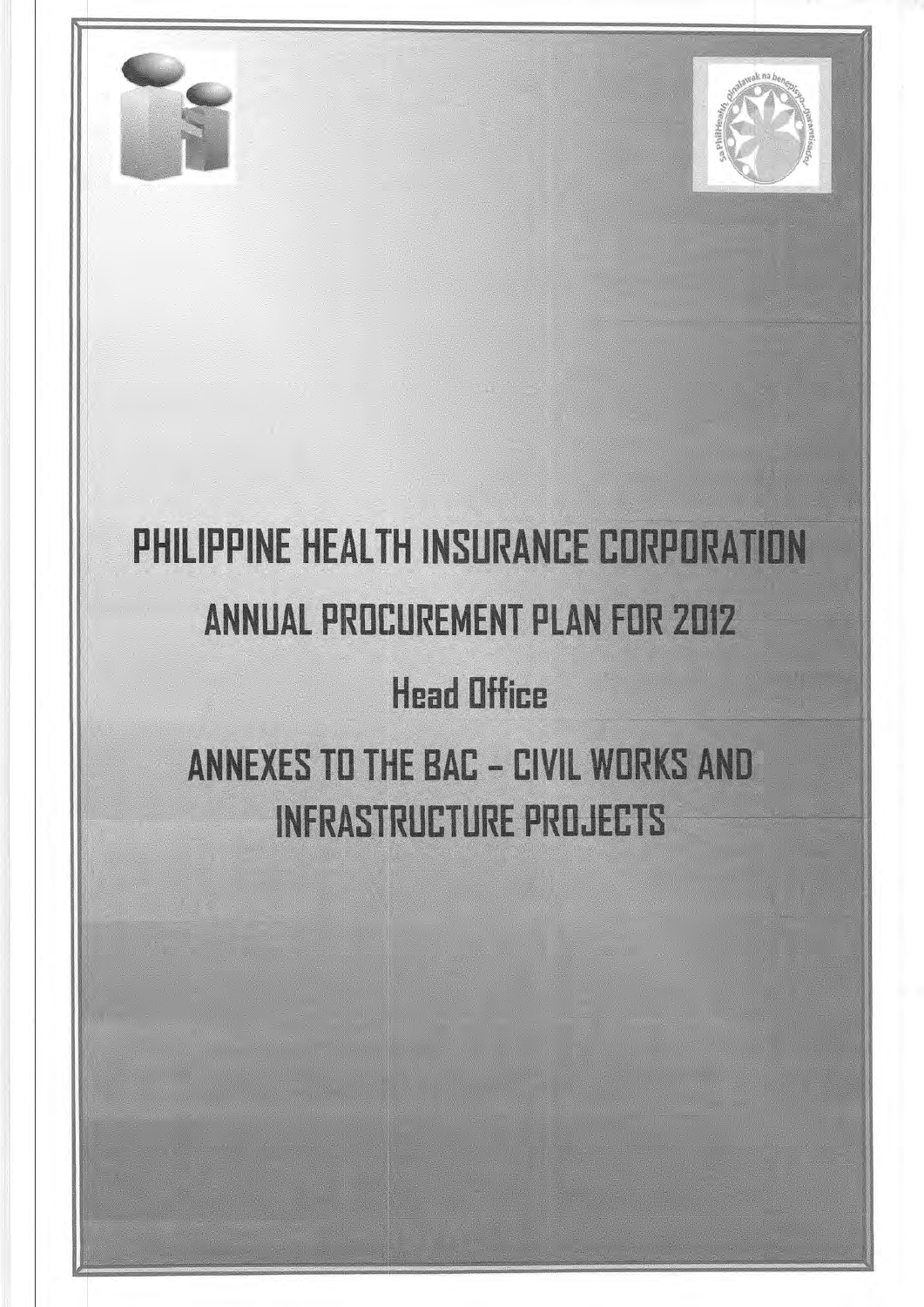#### Republic of the Philippines Philippine Health Insurance Corporation Details of Budget Proposal Calendar Year 2012

## ANNEX INFRA-HO LIB1

#### Physical Resources and Infrastructure Department **Main Office**

|      |             | Leasehold Improvements, Buildings  |                |
|------|-------------|------------------------------------|----------------|
| PPA  | Description | Particular                         | Amount         |
| Code |             | Lump Sum Fund                      | 0.00           |
|      |             | <b>Lump Sum Fund</b>               | 200,000,000.00 |
|      |             | Lump Sum Fund for Leasehold        | 0.00           |
|      |             | Leasehold Improvement for PhRO III | 0.00           |
|      |             | Lump Sum Fund for Leasehold        | 70,000,000.00  |
|      |             | <b>Grand Total</b>                 | 270,000,000.00 |

Submitted by:

**HEAD**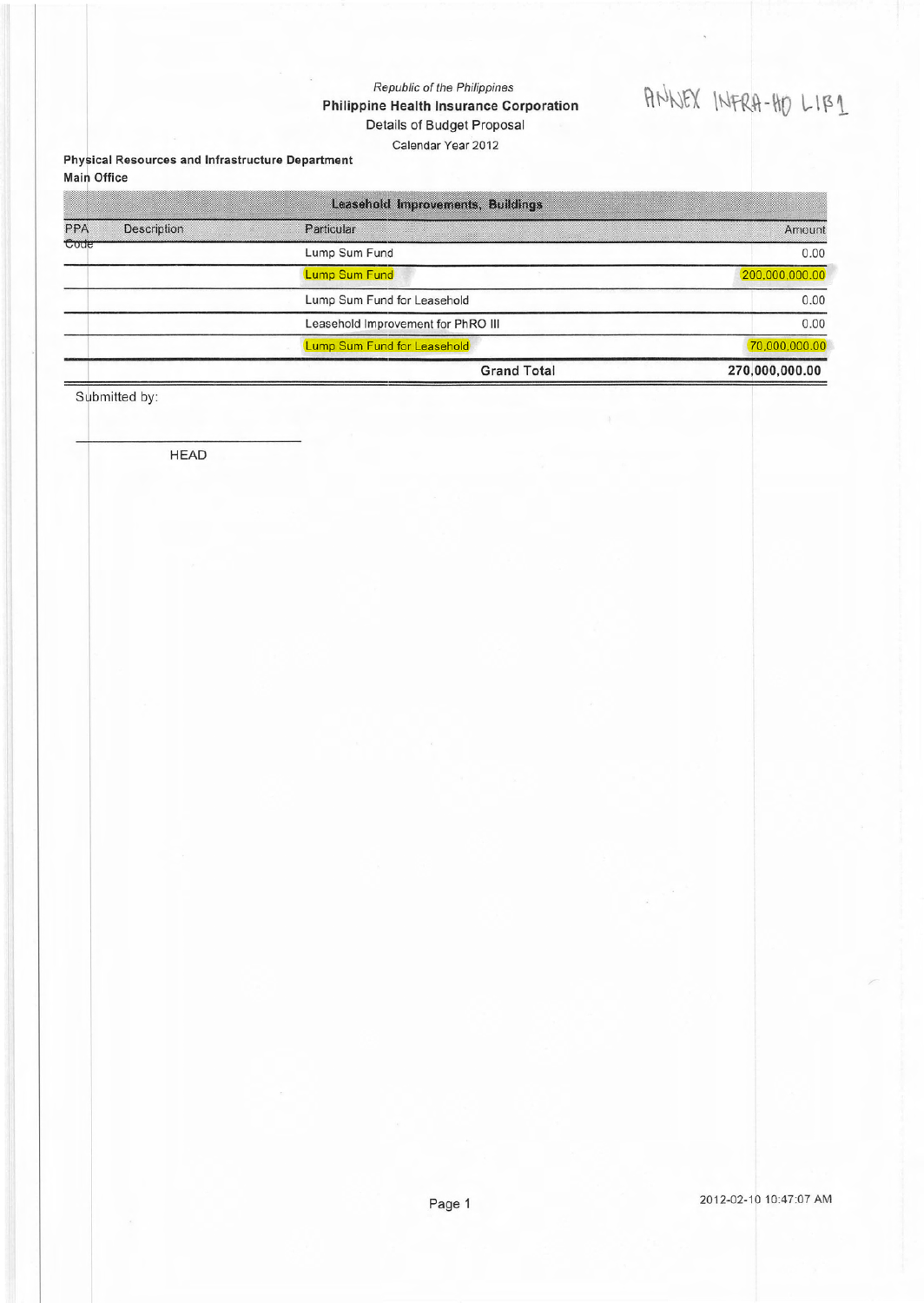#### Republic of the Philippines **Philippine Health Insurance Corporation** Details of Budget Proposal Calendar Year 2012

### ANNEX INTRA-HOLII

#### Physical Resources and Infrastructure Department Main Office

| <b>R&amp;M- Land Improvements</b>                                                   |                 |                    |                      |                |                   |  |  |  |  |
|-------------------------------------------------------------------------------------|-----------------|--------------------|----------------------|----------------|-------------------|--|--|--|--|
| Particular                                                                          | Unit of Measure | No. of Units       | Cost per Unitequency |                | <b>Total Cost</b> |  |  |  |  |
| Improvement of PHIC Vacant Lot in East Avenue.<br>QC                                | Lot             | 1                  | 20,000.00            | 1              | 20,000.00         |  |  |  |  |
| Rehabilitation of Elevated Guard House                                              | Lot             | 1                  | 20,000.00            | 1              | 20,000.00         |  |  |  |  |
| Various Repair/Maintenance Land Improvements                                        | Lot             | $\mathbf{1}$       | 150,000.00           | 1              | 150,000.00        |  |  |  |  |
| <b>Termite and Pest Control Treatment</b>                                           | Lot             | 1                  | 150,000.00           | 1              | 150,000.00        |  |  |  |  |
| Preventive Maintenance of Alrconditioning<br>System - Central Office                | units           | 109                | 480.00               | 12             | 627,840.00        |  |  |  |  |
| Preventive Maintenance of Alrconditioning<br>System - Central Office                | units           | 6                  | 550.00               | 12             | 39,600.00         |  |  |  |  |
| Preventive Maintenance of Alrconditioning<br>System - Central Office                | units           | $\overline{2}$     | 370.00               | 12             | 8,880.00          |  |  |  |  |
| Preventive Maintenance of Alrconditioning<br>System - Central Office                | units           | 100                | 6,000.00             | 1              | 600,000.00        |  |  |  |  |
| Various Office Furnitures and Fixtures                                              | units           | 50                 | 10,000.00            | $\mathbf{1}$   | 500,000.00        |  |  |  |  |
| Preventive Maintenance of Mailing Machine<br>Equipment Machine 1                    | unit            | $\mathbf{1}$       | 25,000.00            | $\overline{0}$ | 0.00              |  |  |  |  |
| Preventive Maintenance of Mailing Machine<br><b>Equipment Machine 1</b>             | units           | 1                  | 20,000.00            | 0              | 0.00              |  |  |  |  |
| Service & Tire Service (Labor, Parts & Materials-<br>Coroprate Motor Vehicles)      | Lot             | $\mathbf{1}$       | 230,000.00           | 0              | 0.00              |  |  |  |  |
| Under Chasis Services & Parts (Corporate Motor<br>Vehicles)                         | Lot             | 1                  | 853,500.00           | $\mathbf 0$    | 0.00              |  |  |  |  |
| Electrical & Lighting System of Coroprate Motor<br>Vehicle                          | Lot             | 1                  | 237,860.00           | $\mathbf{0}$   | 0.00              |  |  |  |  |
| Air Conditioning System of Coroprate Motor<br>Vehicle                               | Lot             | 1                  | 212,700.00           | $\mathbf{0}$   | 0.00              |  |  |  |  |
| Preventive Maintenance of Mailing Machine<br>Equipment - Machine 1                  | unit            | 1                  | 25,000.00            | 1              | 25,000.00         |  |  |  |  |
| Preventive Maintenance of Mailing Equipment -<br>Machine 1                          | unit            | 1                  | 20,000.00            | $\mathbf{1}$   | 20,000.00         |  |  |  |  |
| Service & Tire Service (Laboe, Parts & Materials - lot<br><b>Corporate Vehicles</b> |                 | 1                  | 230,000.00           | 1              | 230,000.00        |  |  |  |  |
| Under Chasis Services & Parts (Corporate Motor<br>Vehicles)                         | lot             | 1                  | 853,500.00           | 1              | 853,500.00        |  |  |  |  |
| Electrical & Lighting System of Corporate Motor<br>vehicles                         | lot             | 1                  | 237,860.00           | $\mathbf{1}$   | 237,860.00        |  |  |  |  |
| Airconditioning System of Corporate Motor<br>Vehicle                                | lot             | 1                  | 212,700.00           | 1              | 212,700.00        |  |  |  |  |
|                                                                                     |                 | <b>Grand Total</b> |                      |                | 3,695,380.00      |  |  |  |  |

Submitted by:

**HEAD**